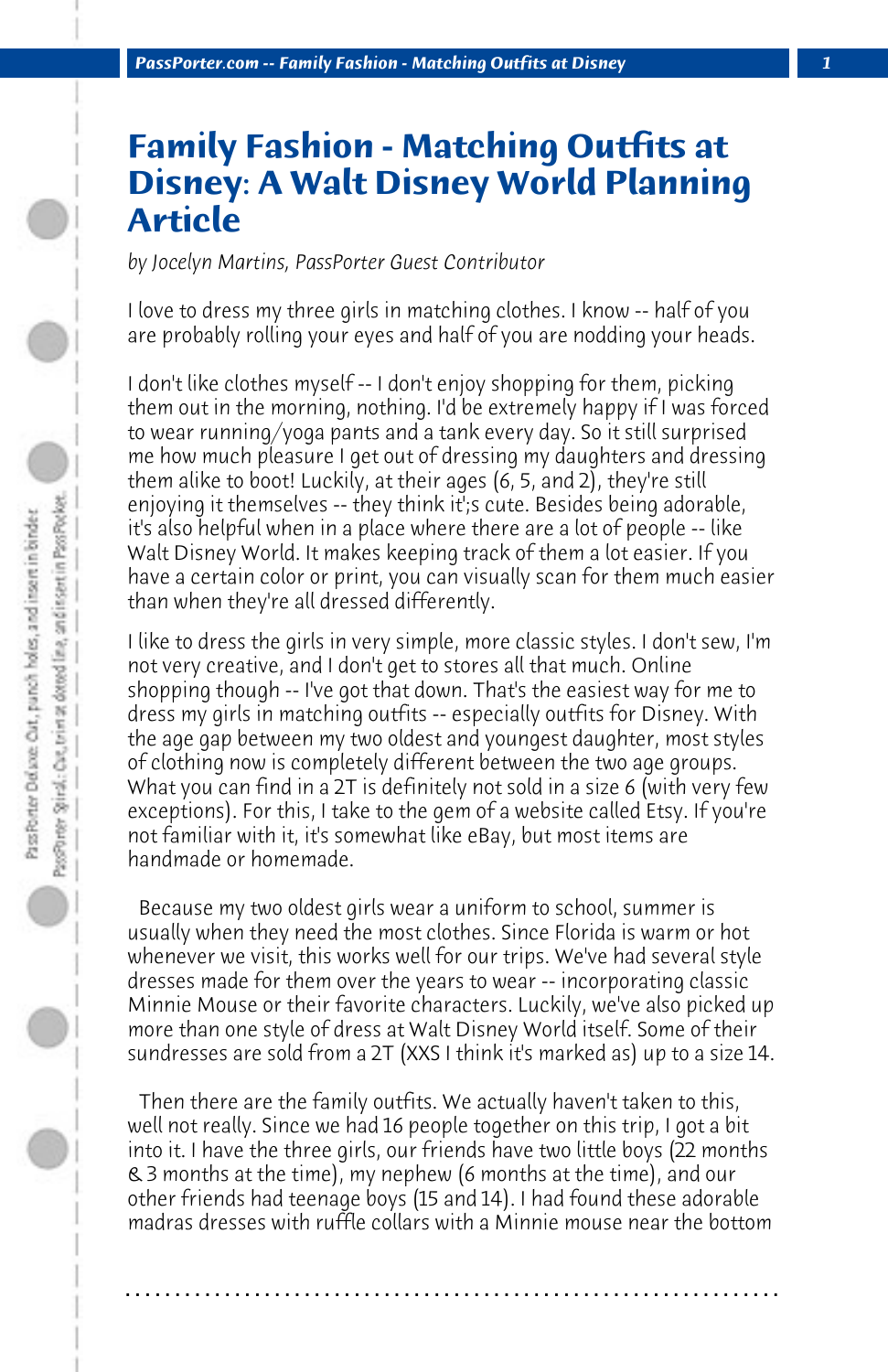*PassPorter.com -- Family Fashion - Matching Outfits at Disney (continued) 2*

for the girls. Then… when I found out all the boys were going, I found navy t-shirts and navy rompers with a Mickey "head" in the madras print to match! Come on, how cute is that? All of them wouldn't actually be together on a single day so we planned two madras days. The hardest part was making sure they all remembered what day to wear what outfits.

Then I went a step further and picked us all up gray t-shirts or tank tops and scrolled through hundreds of iron-on vinyl decals -- all shaped like Mickey's head again -- but representative of different characters. I ordered one for everyone that I thought was fitting. A little silly? Sure, but if we can't pull it off in Disney World, where could we? A day in Hollywood Studios was where all sixteen of us would be together, so that's where we wore our Mickey shirts proudly!

 I had also ordered some A-line polka-pot dresses for the girls to wear for their birthday parties (they are May, June, & July). Their party themes were Oreo, Jasmine, and Elsa -- so we substituted Dumbo for Oreos for my youngest and ordered cutie-style Jasmine & Elsa appliques on the older girls' dresses. The dresses were a hit both at home and in the parks. There are so many ways you can incorporate Disney into [your wardrobe, especially for the parks.](http://www.passporter.com/articles/making-outfits-for-disney.php)

 You can be subtle, outrageous, classic, trendy, anything goes when showing your Disney side! I promise you the matching makes for good photo moments in addition to helping you keep track of young ones when they're not in a stroller.

*About The Author: Jocelyn is a working mom who tells her girls when they complain about her having to go to work, that it's to save money for Disney! Having visited throughout her lifetime, her most special trips have been getting engaged to her husband in front of the Castle, and visiting each year with her daughters and experiencing it with them.* 

*Article last updated: 03-12-2015*

*View the latest version online at: http://www.passporter.com/articles/making-outfits-for-disney.html*

*Copyright by Jocelyn Martins. All rights reserved under International and Pan-American Copyright Conventions. No part of this publication may be stored in a retrieval system or transmitted in any form by any means electronic, mechanical, photocopying, recording, scanning, or otherwise, except as permitted under sections 107 or 108 of the 1976 United States Copyright Act. Resale of this guide is strictly prohibited without the copyright holder's permission. If you purchased this publication from someone other than PassPorter Travel Press,*

**. . . . . . . . . . . . . . . . . . . . . . . . . . . . . . . . . . . . . . . . . . . . . . . . . . . . . . . . . . . . . . . . . .**